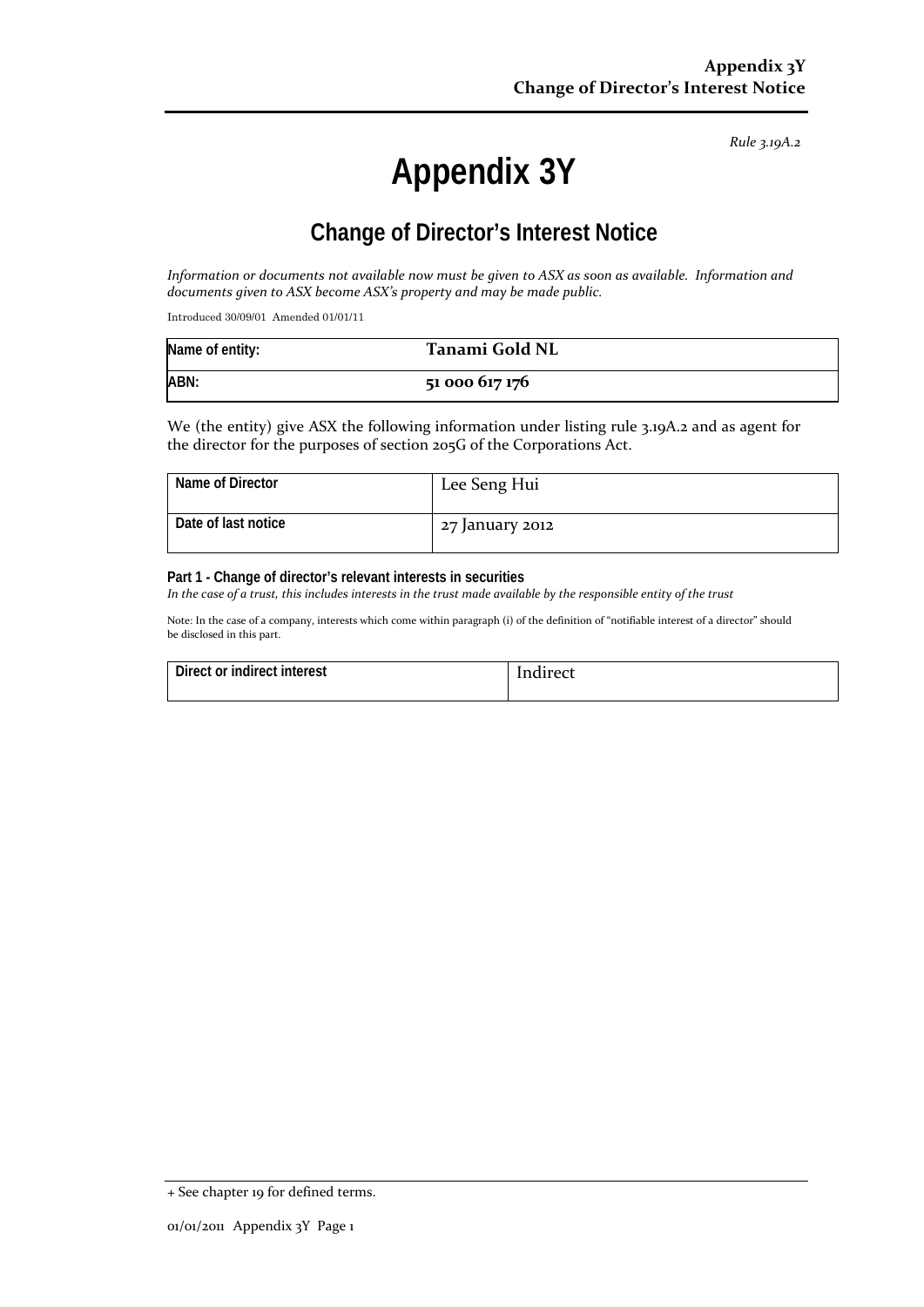| Nature of indirect interest                                                                             | Registered holders:                                                                    |  |
|---------------------------------------------------------------------------------------------------------|----------------------------------------------------------------------------------------|--|
| (including registered holder)<br>Note: Provide details of the circumstances giving rise to the relevant |                                                                                        |  |
| interest.                                                                                               | Allied<br>Properties<br>Resources<br>1.                                                |  |
|                                                                                                         | Limited ("APRL") and                                                                   |  |
|                                                                                                         | 2. Eurogold Limited                                                                    |  |
|                                                                                                         | APRL is an indirect wholly-owned                                                       |  |
|                                                                                                         | subsidiary of Allied Properties (H.K.)                                                 |  |
|                                                                                                         | Limited ("APHL"). APHL is a non-wholly                                                 |  |
|                                                                                                         | owned subsidiary of Allied Group Limited                                               |  |
|                                                                                                         | ("AGL") in which Lee Seng Hui, together<br>with other trustees of the Lee and Lee      |  |
|                                                                                                         | Trust have a 57.01% interest.                                                          |  |
|                                                                                                         | The shares that were sold are held by                                                  |  |
|                                                                                                         | Eurogold Limited which is 36.37%                                                       |  |
|                                                                                                         | indirectly owned by APHL which is an<br>intermediate holding listed company of         |  |
|                                                                                                         | APRL. The ultimate holding company of                                                  |  |
|                                                                                                         | APRL is AGL a company in which Lee                                                     |  |
|                                                                                                         | Seng Hui, together with other trustees of<br>the Lee and Lee Trust have an interest of |  |
|                                                                                                         | 57.01%.                                                                                |  |
|                                                                                                         | Accordingly, Lee Seng Hui is taken to                                                  |  |
|                                                                                                         | have had a relevant interest in the shares                                             |  |
|                                                                                                         | held by Eurogold Limited.                                                              |  |
|                                                                                                         | Lee Seng Hui is not a director of Eurogold                                             |  |
|                                                                                                         | Limited and has no input into Eurogold                                                 |  |
|                                                                                                         | Limited's decision to trade the securities<br>that Eurogold Limited owns in Tanami     |  |
|                                                                                                         | Gold NL.                                                                               |  |
| Date of change                                                                                          | 10 February 2012;                                                                      |  |
|                                                                                                         |                                                                                        |  |
|                                                                                                         |                                                                                        |  |
| No. of securities held prior to change                                                                  | 1. APRL: 61,378,788                                                                    |  |
|                                                                                                         | 2. Eurogold Limited: 8,961,111                                                         |  |
| Class                                                                                                   | <b>Ordinary Shares</b>                                                                 |  |
| Number acquired                                                                                         | Nil                                                                                    |  |
|                                                                                                         |                                                                                        |  |
| Number disposed                                                                                         | 281,065                                                                                |  |
|                                                                                                         |                                                                                        |  |

<sup>+</sup> See chapter 19 for defined terms.

i<br>S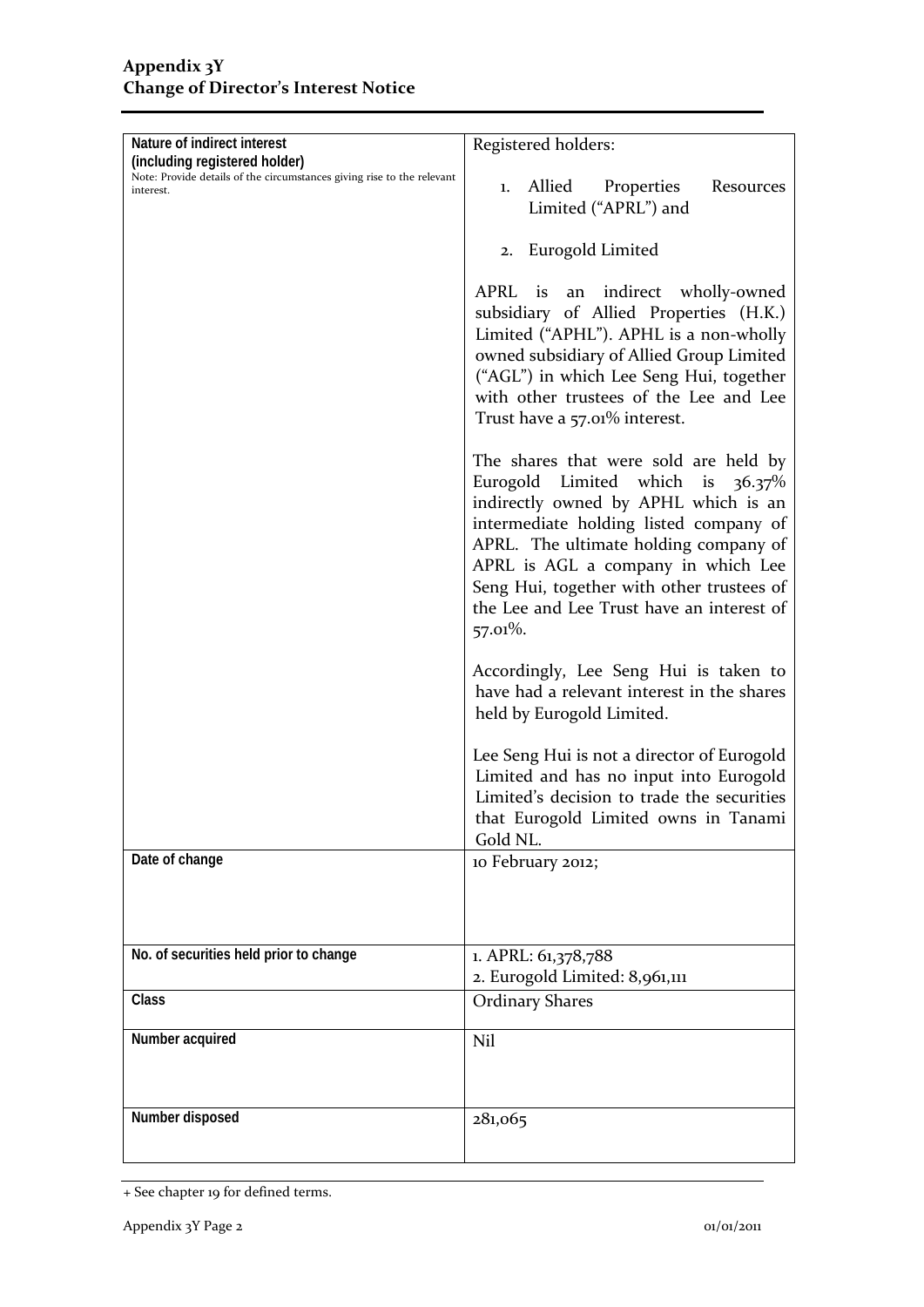| <b>Value/Consideration</b><br>Note: If consideration is non-cash, provide details and estimated<br>valuation                                                               | \$224,562.78                                                                                                                                                                                                                                                                                                                                                                                                                                                                                                                                                                                                                                                                                                                                                                                                                                                                                   |
|----------------------------------------------------------------------------------------------------------------------------------------------------------------------------|------------------------------------------------------------------------------------------------------------------------------------------------------------------------------------------------------------------------------------------------------------------------------------------------------------------------------------------------------------------------------------------------------------------------------------------------------------------------------------------------------------------------------------------------------------------------------------------------------------------------------------------------------------------------------------------------------------------------------------------------------------------------------------------------------------------------------------------------------------------------------------------------|
| No. of securities held after change                                                                                                                                        | APRL: 61,378,788<br>1.<br>Eurogold Limited: 8,680,046<br>$\overline{2}$ .                                                                                                                                                                                                                                                                                                                                                                                                                                                                                                                                                                                                                                                                                                                                                                                                                      |
| Nature of change<br>Example: on-market trade, off-market trade, exercise of options,<br>issue of securities under dividend reinvestment plan, participation in<br>buy-back | Prior to the on-market sale of $281,065$<br>shares as set out above, Eurogold Limited<br>held 8,961,111 shares in Tanami Gold NL.<br>The shares that were sold are held by<br>Eurogold<br>Limited which is $36.37\%$<br>indirectly owned by APHL which is an<br>intermediate holding listed company of<br>APRL. The ultimate holding company of<br>APRL is AGL a company in which Lee<br>Seng Hui, together with other trustees of<br>the Lee and Lee Trust has an interest of<br>57.01%.<br>Accordingly, Lee Seng Hui is taken to<br>have had a relevant interest in the shares<br>held by Eurogold Limited and maintains a<br>relevant interest in the 8,680,046 shares<br>currently held by Eurogold Limited.<br>Lee Seng Hui is not a director of Eurogold<br>Limited and has no input into Eurogold<br>Limited's decision to trade the securities<br>that Eurogold Limited owns in Tanami |
|                                                                                                                                                                            | Gold NL.                                                                                                                                                                                                                                                                                                                                                                                                                                                                                                                                                                                                                                                                                                                                                                                                                                                                                       |

### **Part 2 – Change of director's interests in contracts**

Note: In the case of a company, interests which come within paragraph (ii) of the definition of "notifiable interest of a director" should be disclosed in this part.

| Detail of contract                                  | N/A |
|-----------------------------------------------------|-----|
| Nature of interest                                  |     |
| Name of registered holder<br>(if issued securities) |     |
| Date of change                                      |     |

<sup>+</sup> See chapter 19 for defined terms.